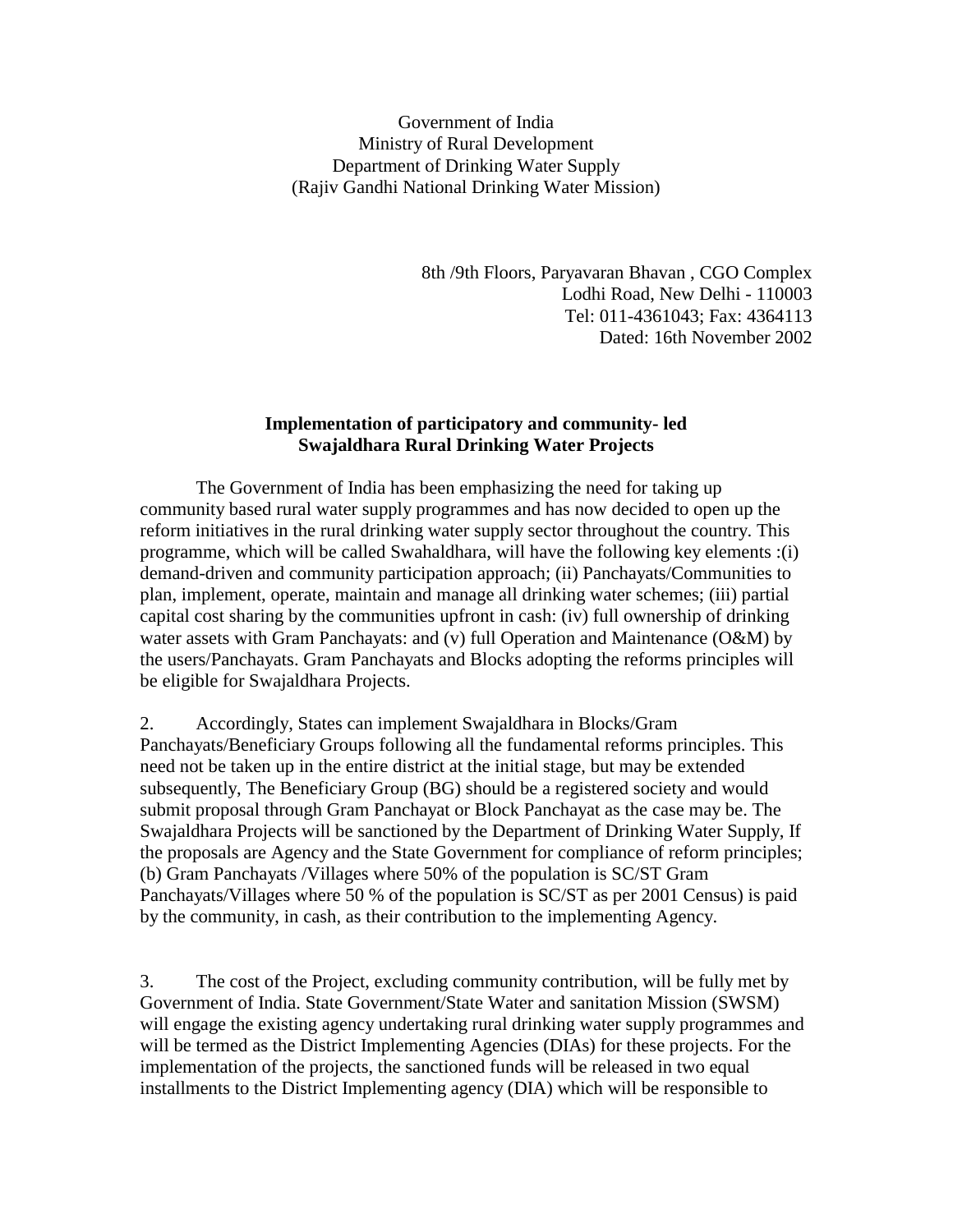release the same to concerned Block Panchayats/Gram Panchayats / Village Water and Sanitation Committees (VWSC) /BG and also for proper management of funds. Where the period of implementation of Swajaldhara project is more than one year, number of installments for the release of funds will be decided by the NSSC at the time of sanction DIA would also be responsible for (a) the formulation implementation and management of the project; (b) receipt and management of Central funds for the project; (c) selection of agencies for project implementation by Block/Gram Panchayats/VWSC/BG; and (d) sanctioning of the schemes and entering into bipartite/ tripartite agreement between BF/ Gram Panchayat/ VWSC/Block Panchayat.

4. Providing water supply facilities in schools and Not Covered, Partially Covered and water scarcity habitations and revival of traditional water sources to ensure drinking water sustainability can also be implemented under Swajaldhara. The Swajaldhara Projects can be implemented at the village/habitation/hamlet/levels. They will apply to Department of Drinking Water Supply, Ministry of Rural Development, Government of India through District Implementing Agency and state Government in the enclosed form (Enclosure - 1) Block / Gram Panchayat/VWSC/BG if so desire may send an advance copy of the Application to Department of Drinking water supply. However, District Implementing Agency will send its views within 15days to the state Government which shall examine the proposal and transmit their recommendation or otherwise (with specific reasons) to department of Drinking Water Supply with in 15 days of the receipt. The National Scheme Sanctioning Committee will consider within 15 days of the receipt, these proposals for sanction.

- 5. Block Panchayat/Gram Panchayat/VWSC/BG will be responsible for
- I. Execution of the sanctioned schemes;
- II. Place the progress of scheme implementation in each Gram Sabha meeting;
- III. Ensure community participation in scheme activities;
- IV. Arrange community contribution towards capital cost, in cash;
- V. Open and manage bank accounts for management of project funds;
- VI. Procure construction materials/ goods and select contractors for construction activities;
- VII. Supervise construction activities;
- VIII. Commission and take over completed water supply works; and
- IX. Collect funds, and manage O&M of water supply works.

6. After the completion of the scheme, the same shall be commissioned and taken over for operation and maintenance by the Gram Panchayat/VWSC/BG in a Gram Sabha meeting. In case of implementation of schemes by any Government agency, no centage/ Departments/administrative/overhead charges will be admissible.

7. Under Swajaldhara, one time operation and maintenance (O&M) grant would be released to BG/GP/VWSC/BP within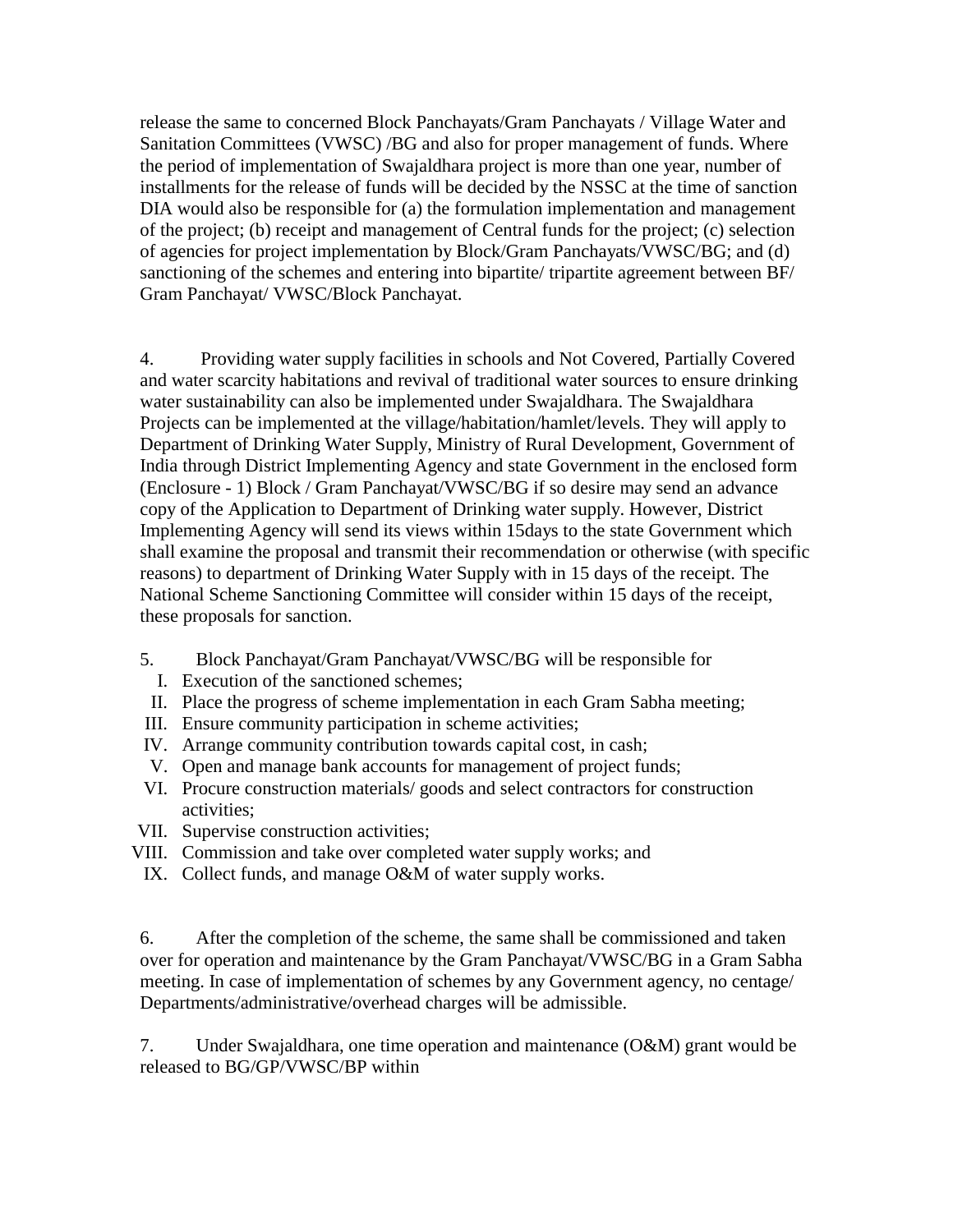months of take over of the schemes by them. This start up grant is not in lieu of commuinity contribution for O&M but to maintain as O&M revolving fund and will be sanctioned by NSSC on case - to - case basis. The O&M grant will be considered for release only after assessing the operation and maintenance of the scheme.

8. In case BG/GP/VWSC/BP desires the DIA to operate and maintain the scheme, community contribution for the O&M along with the O&M grant shall be remitted to DIA.

9. Block/Gram Panchayat /VWSC/BG will submit progress Report to DIA which will submit to same to Department of Drinking Water Supply within 10 days of the succeeding month; progress Report form is at Enclosure-II Release of second installment will be made after utilization of 60% of the project and Beneficiary funds is reported along with Chartered Accountant audited accounts for expenditure incurred. Monitoring of the Swajaldhara projects, training and other arrangements, may be taken up as is being presently done.

This will come into force with immediate effect.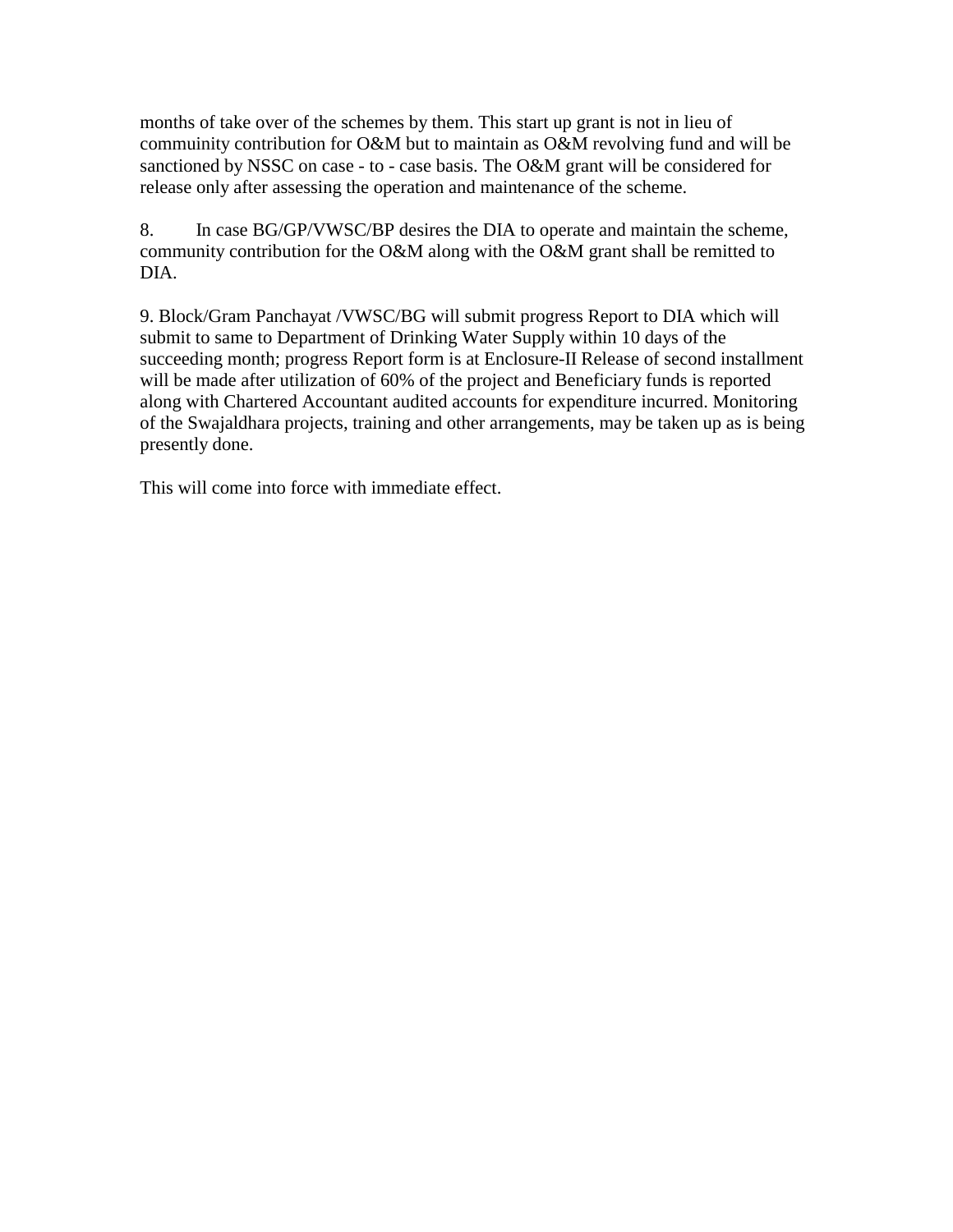## Application Form for Swajaldhara Project

Beneficiary Group/Gram Panchayat/Block Panchayat Enclosure- I

| 1. Applicant for Swajaldhara Project with address and Pin code.                                                                                                                   |
|-----------------------------------------------------------------------------------------------------------------------------------------------------------------------------------|
| State<br>Pin                                                                                                                                                                      |
| 2. Name of Block                                                                                                                                                                  |
| 3. Name of District                                                                                                                                                               |
| 4. Detail of Habitation/Village/GP/Block for scheme is proposed<br>(a) Population as per census 2001<br>$\mathbf{F}$<br>M<br>Total                                                |
| <b>SC</b><br><b>ST</b><br>Other<br>Percent SC&ST<br>to total population                                                                                                           |
| (b) Existing water supply $(S)$<br>lped                                                                                                                                           |
| 5. Proposed Water Supply Scheme<br>(a) Scheme location (Habitation/Village GP)<br>(b) Estimated Capital cost of the Scheme Rs                                                     |
| (A Copy of estimate to be attached duly scrutinized and recommended by<br>Executive Engineer of panchayati Raj/PHRD/P.<br>(d) Community Contribution:<br>(i) No. of Contributors. |
| (ii) Community contribution deposited<br>$\rm Rs$                                                                                                                                 |
| e) Banking details where community contribution deposited :SB A/c NO:                                                                                                             |
|                                                                                                                                                                                   |
| Branch Address & Code:                                                                                                                                                            |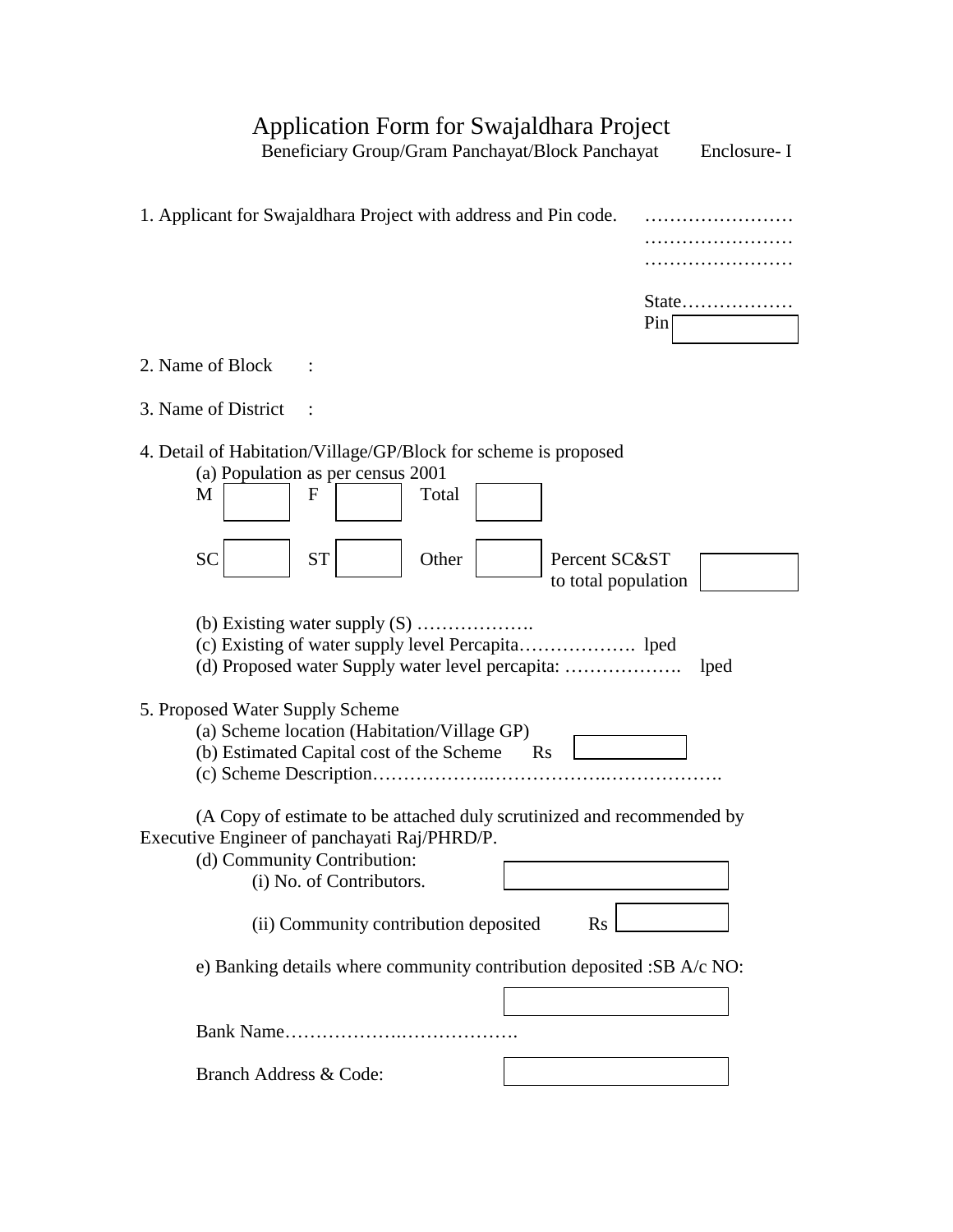6. Certified that the people of habitation/Village/GP/Block of ………………………

 District have understood the principles of Swajaldhara Project and resolved to undertake the above mentioned water supply scheme with the active participation of community contribution for the capital cost of the scheme. We undertake the responsibility of operation and maintenance of the water supply schemes. The solution of the GP/BP recommending the proposal is enclosed.

Signature with date Beneficiary Group Chairman/Gram Panchayat Sarpanch/Block Panchayat Chariman

Countersigned and recommended

Signature with date and seal District Implementing Agency

Recommended and forwarded

(Signature with date) Secretary to Government ---------------------- Department Government of ------------------

To

Department of Drinking Water Supply Ministry of Rural Development Government of India 8th & 9th Floor Paryavaran Bhavan, CGO Complex, Lodhi Road, New Delhi - 110003.

## **Enclosures:**

- 1. Estimates indication scheme description and approved capital cost and operation & maintenance cost.
- 2. Resolution of Gram /Block Panchayat recommending the proposal.